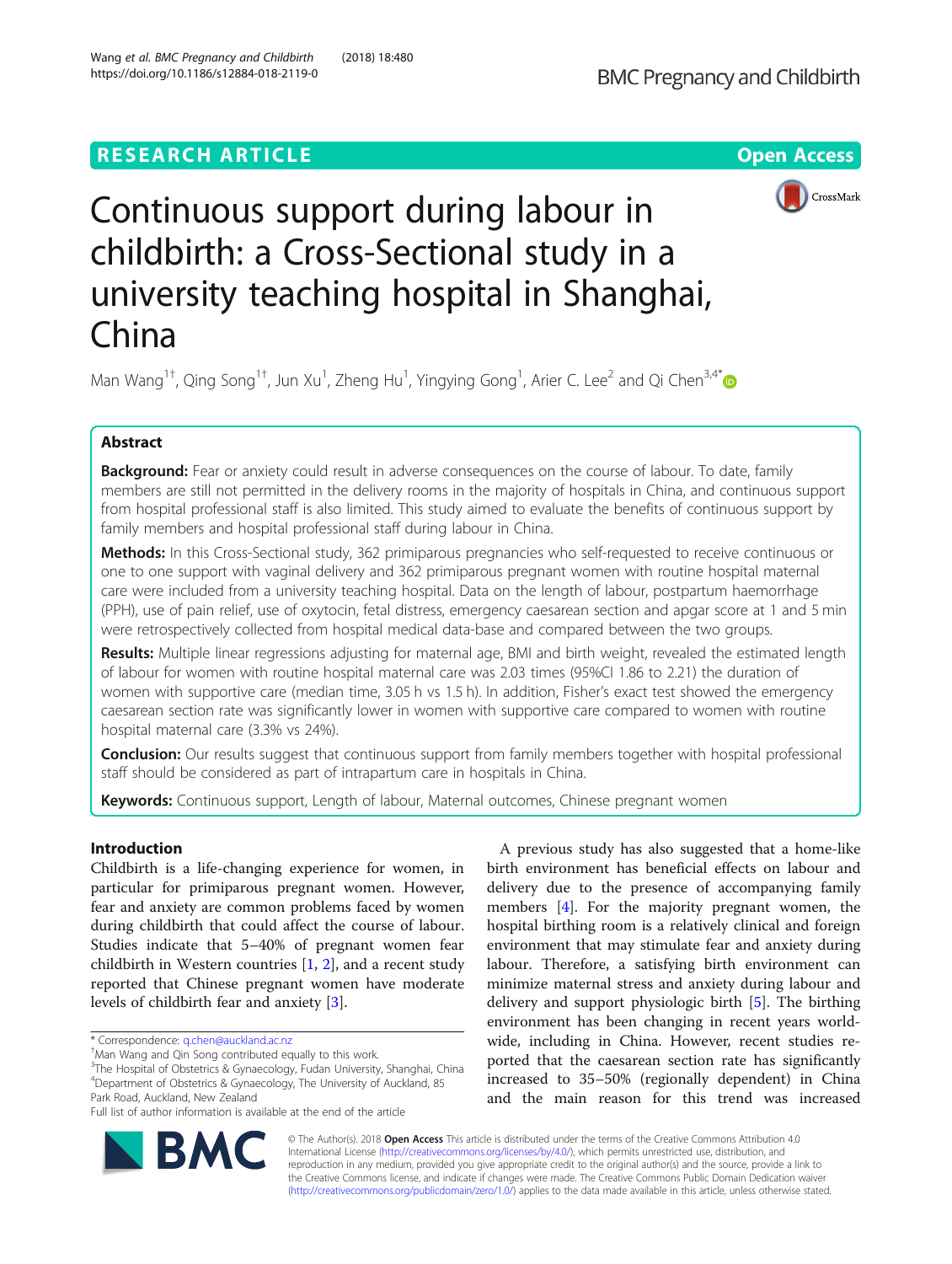maternal request  $[6, 7]$  $[6, 7]$  $[6, 7]$ . This could be at least partially due to fear of childbirth by pregnant Chinese women.

Having family members and/or hospital professionals present continuously or one to one support the pregnant women during labour is very important, in particular for primiparous pregnant women  $[4, 8]$  $[4, 8]$  $[4, 8]$  $[4, 8]$ , and this is also recommended by the WHO (WHO recommendations: intrapartum care for a positive childbirth experience 2018). In addition to the benefits of reducing anxiety and stress, women who have continuous or one to one support from family members and/or hospital professionals such as nurses during labour and birth have better outcomes such as lower rates of caesarean section, in particular emergency caesarean section and instrumental birth, less use of pharmacological pain relief, and greater likelihood of being satisfied with their birthing experience [\[4](#page-5-0), [8\]](#page-5-0). Pregnant women with continuous or one to one support during labour also have shortened labour periods, and their babies are less likely to have a low Apgar score (less than 7) at 5 min  $[4, 8]$  $[4, 8]$  $[4, 8]$  $[4, 8]$ .

Traditionally and historically in China, women have been supported by other women including female family members during childbirth. However, in last several decades in the hospital birthing environment in China, due to limited resources of health care facilities, continuous or one to one support has become difficult and is the exception rather than the routine maternal care. Continuous or one to one support from professional staff, such as midwives, to women during labour is currently not routine practice in China. Although pregnant women are currently allowed to have a companion(s) during labour in China, in most situations women are still not often allowed to bring a companion (family member) into the delivery room. A recent study found that Chinese women have high expectations of the birth environment and birth support during labour [[9](#page-5-0)]. Today only few university hospitals are starting to explore continuous support during labour in few large cities in China. In addition, the outcomes of continuous support may vary by ethnicity due to culturally specific needs (Listening to Mothers III survey and [\[10](#page-5-0)]). To date, data investigating the beneficial effects of continuous support on women living in mainland China is limited. In this study, we performed a Cross-Sectional study to investigate the beneficial effects of continuous or one to one support during labour on primiparous pregnant women in a university teaching hospital.

#### Methods

#### Study setting

This Cross-Sectional study was performed in the Department of Obstetrics & Gynaecology of Minhang District Hospital, Fudan University, Shanghai, China from January 2016 to December 2016. This study was approved by the ethics committee of Minhang District Hospital. Minhang District Hospital is a university teaching hospital and during the study period, 3750 babies were born at this hospital. Minhang District Hospital began to have supportive care during labour from 2014.

#### Study design and participants

This observational study was designed as a Cross-Sectional study using retrospective data from January 2016 to December 2016 from our hospital medical electronic data-base. The primary outcomes of this study were to compare the parameters of the length of labour, postpartum haemorrhage (PPH), number of use of pain relief or oxytocin, number of women had fetal distress, emergency caesarean section and Apgar score at 1 and 5 min of infants between women who received continuous support during labour and women who did not.

After excluding preterm birth (before 37 weeks of gestation) and the estimated fetal weight less than 2500 g or greater than 4200 g, 362 primiparous pregnant women who self-requested to receive continuous or one to one support during labour in our hospital were included into this study. All these participants were between 18 and 42 years old with a live singleton fetus by vaginal delivery and with more than 9 years of education, and delivered between 37 and 41 week of gestation. During the same period, after excluding women with a family history of pregnancy complications, women with multiple pregnancies, with any fetal anomaly and with risk factors in the current pregnancy as well as women with cervical dilation of over 4 cm on admission, there were 1039 health primiparous pregnant women who did not request to have continuous support before vaginal delivery. All these women had no any indications for caesarean section and had the same health conditions as women with supportive care. To match the number of women with supportive care  $(1,1)$ , 362 health primiparous pregnant women who did not request to have continuous support before vaginal delivery were randomly selected from data base. Demographic data of the pregnant women in this study are summarised in Table [1.](#page-2-0)

The definition of continuous support is that pregnant women receive support from a family member(s) and hospital professional staff such as midwife during the labour from cervical dilation of 3 cm until 2 h after delivery and this service is one to one. The definition of routine/standard maternal care is that one professional staff member needs to support a number of pregnant women over a certain time period.

Data on the length of labour, postpartum haemorrhage (PPH), use of pain relief (yes or no), use of oxytocin (yes or no), number of women whose babies had fetal distress, emergency caesarean section and Apgar score at 1 and 5 min in study participants were collected from the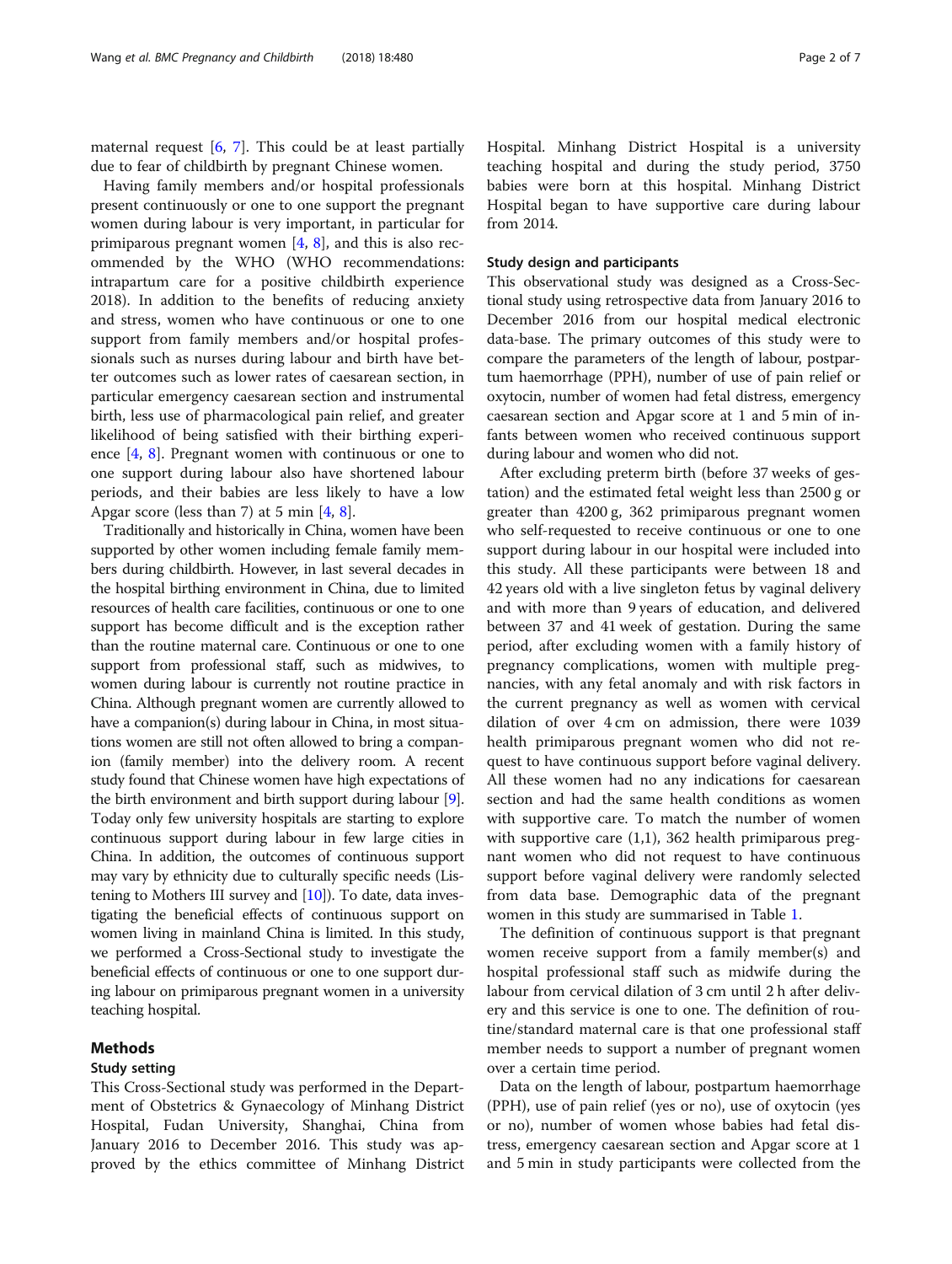|                                                         | Study group           | Control group                    | $P$ value   |  |  |
|---------------------------------------------------------|-----------------------|----------------------------------|-------------|--|--|
| Maternal age (years, median, range)                     | 27 (18–42)            | $27(17-27)$                      | $P = 0.614$ |  |  |
| Gestation weeks (median, range)                         | $39^{+6}(37-41^{+6})$ | $39^{+5}$ (37-41 <sup>+3</sup> ) | $P = 0.999$ |  |  |
| Birth weight (g, median, range)                         | 3350 (2570-4360)      | 3340 (1920-4520)                 | $P = 0.934$ |  |  |
| BMI (kg/m2) (median, range)                             | 25.9 (17.5 - 36.1)    | 26.4 (18.6 - 35.6)               | $P = 0.096$ |  |  |
| Education (diploma or above) (number, $\%$ <sup>a</sup> | 208 (57.5%)           | 189 (52%)                        | $P = 0.178$ |  |  |

<span id="page-2-0"></span>Table 1 Demographic data of study population

<sup>a</sup>Chi-square test was performed for the statistically analysis of education level between two group. The difference in maternal age, gestational age, birth weight and BMI between two groups was performed with Mann-Whitney U-test

hospital medical electronic data-base by two obstetricians (Wang M and Gong Y) and one midwife (Song Q) from January 2016 to December 2016 and analysed. The length of labour was calculated from cervical dilation between 3 and 4 cm with appropriate contractions, and PPH was defined as more than 500 ml of blood within the first 24 h following childbirth. PPH was calculated by the volume of blood loss during the labour and weighing the blood loss in the pad and other related materials within 24 h after birth then dividing by 1.05.

#### Intervention

Followed by the hospital guideline, all women who requested continuous support from family members (mother or sisters were the majority of companions chosen, followed by the husband) and hospital professional staff (such as experienced midwives or nurses) were monitored from having appropriate contractions until 2 h after delivery. In the delivery room, family members and hospital professional staff were affectionate and provided support such as physical proximity and touch, to keep pregnant woman calm and encourage pregnant woman throughout labour and delivery. On the other hand, the control group only received the hospital's routine/standard maternal care.

#### Power of sample size

Based on the literature [\[11](#page-6-0)], if the estimated difference in the length of labour between intervention group and control group was  $2 h \pm 2.5 h$  (Standard deviation), 360 pregnant women in each group will provide at least 90% power with a two sided type I error rate of 5%. This was calculated by PS Power and Sample Size Calculations (Version 3.0) (<http://biostat.mc.vanderbilt.edu/PowerSampleSize>).

#### Statistical analysis

The statistical difference in maternal age, weeks of gestation, birth weight, and BMI between two groups was assessed with a Mann-Whitney U-test using the Prism software package. The statistical difference in postpartum haemorrhage, using pain relief or oxytocin, emergency caesarean section and education level between two groups was assessed with Fisher's exact test (or

Chi-square test) using the Prism software package. The effect of supportive labour on the log transformed length of labouring adjusting for maternal age, maternal BMI, and birth-weight was analysed with multiple linear regression using SAS software, version 9.4 (SAS Institute Inc., Cary, NC, USA). Two sided  $p$ -values of < 0.05 were considered statistically significant.

#### Results

This Cross-Sectional study was performed in the Department of Obstetrics & Gynaecology of Minhang District Hospital, Fudan University, Shanghai, China from January 2016 to December 2016. A total of 724 pregnant women participated in this study. Demographic data of the study population are summarized in Table 1. The median maternal age in the study group was 27 years (range 18–42 years). There was no statistical difference in maternal age, gestational age at delivery, BMI or education levels between the two groups. There was also no statistical difference in birth weight between the two groups (3330 g vs 3340 g, Table 1,  $p = 0.934$ ), nor in Apgar score < 7 in the fetus at 1 (0.5% versus 0.25%,  $p = 0.999$ ) or 5 min (0.25%) versus 0%,  $p = 0.999$ ) between the two groups.

Twelve (12/362, 3.3%) pregnant women with supportive care had an emergency caesarean section, and this rate was significantly lower than pregnant women who had routine hospital/standard maternal care (86/362, [2](#page-3-0)4%) (Table 2,  $p = 0.0001$ ). 18 (4.9%) pregnant women with supportive care used oxytocin during labour, and this was not significantly different to women who received routine hospital care (20 out of 362 cases, 5.5%) (Table [2,](#page-3-0)  $p = 0.999$ ). 13 (3.5%) pregnant women with supportive care used pain relief during labour, but this was not significantly different to that of women who received routine hospital care (12 out of 362 cases, 3.3%) (Table [2,](#page-3-0)  $p = 0.999$ ). 18 (5%) pregnant women with routine hospital care had postpartum haemorrhage, while only 8 (2.2%) pregnant women with supportive care had postpartum haemorrhage (Table [2](#page-3-0)). However, levels of PPH were not significantly different between the two groups ( $p = 0.07$ ). 25 (7%) pregnant women with supportive care had fetal distress, while 36 (10%) pregnant women with hospital routine care had fetal distress.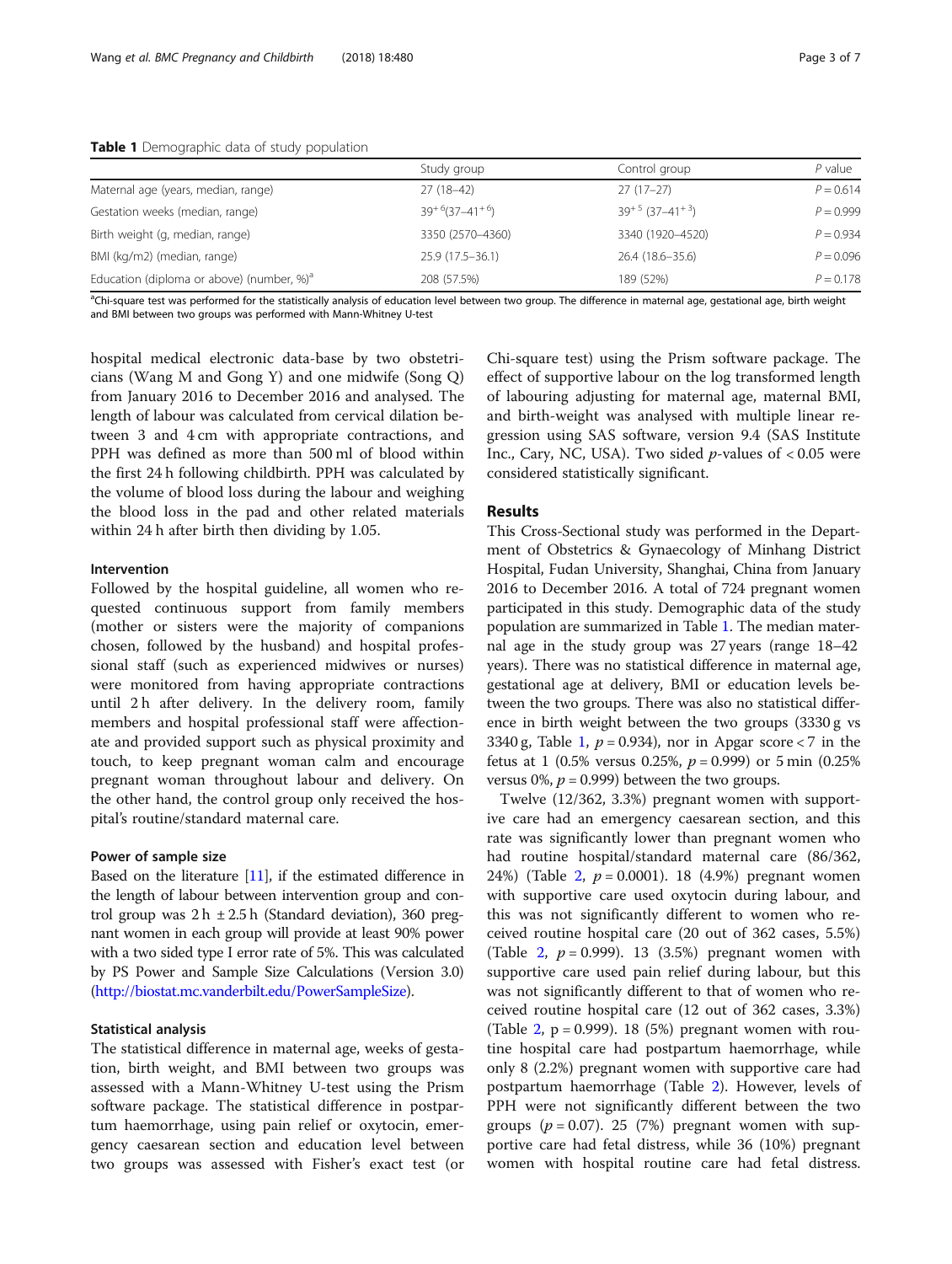<span id="page-3-0"></span>

| Table 2 Summary statistics on the outcomes of labour and delivery by intervention groups |  |  |  |
|------------------------------------------------------------------------------------------|--|--|--|
|------------------------------------------------------------------------------------------|--|--|--|

|                                                  | Study group ( $n = 362$ ) | Control group ( $n = 362$ ) | $P$ value |  |
|--------------------------------------------------|---------------------------|-----------------------------|-----------|--|
| Length of labour (hours, median, range)          | $1.5(0.16-6.1)$           | $3.05(0.4 - 11.7)$          | 0.0001    |  |
| Postpartum haemorrhage (over 500 ml) (number, %) | $8(2.5\%)$                | 18 (5%)                     | 0.07      |  |
| Use of oxytocin (number, %)                      | 18 (4.9%)                 | 20 (8.8%)                   | 0.999     |  |
| Use of pain relief (number, %)                   | 13 (3.6%)                 | 12 (3.3%)                   | 0.999     |  |
| Apgar score $<$ 7 at 1 min (number, %)           | $2(0.5\%)$                | 1(0.25%)                    | 0.999     |  |
| Apgar score $<$ 7 at 5 min (number, %)           | (0.25%)                   | $0(0\%)$                    | 0.999     |  |
| Emergency caesarean section (number, %)          | 12 (3.3%)                 | 86 (24%)                    | 0.0001    |  |
| Fetal distress (number, %)                       | 25 (7%)                   | 36 (10%)                    | 0.181     |  |

The difference in the length of labour between two groups was performed with Mann-Whitney U-test. The differences in the proportion of PPH, use of pain relief, use of oxytocin, apagr score less than 7 at 5 min and emergence caesarean section were performed with Chi-square test

However there was also no statistical difference in the number of women with fetal distress between two groups (Table 2,  $p = 0.181$ ).

A Mann-Whitney U-test showed that the length of labour in women with hospital routine care was significantly longer with a median of 3.05 h (range 25 min to 11.7 h) than that in women with supportive care with a median of 1.5 h (range 10 min to 6.1 h) (Fig. 1,  $p < 0.0001$ ). Multiple linear regression analysis was used to assess the effect of supportive care in the length of labour/delivery adjusting for maternal age, BMI and birth weight (Table [3](#page-4-0)). Due to skewness of the distribution length of labour, data was log transformed before analysis. The resulted parameter estimates and the corresponding 95% CIs were exponentially back transformed and interpreted in

multiplicative terms. There was no significant association between BMI and the length of labour, however, there was a highly significant association between birth-weight and age and the length of labour (Table [3\)](#page-4-0). After adjusting for maternal age, BMI and birth weight, we found that supportive labour is significantly associated with a reduction in length of labour compared to routine hospital care (Table [3](#page-4-0),  $p < 0.0001$ ). The estimated duration of labour for women with routine hospital care was 2.03 times (95%CI 1.86 to 2.21) the duration of the supportive labour group (Table [3,](#page-4-0)  $p < 0.0001$ ). In addition, each 100 g increase in birthweight was associated with a 2.56% (95%CI: 1.32 to 3.81%) increase in the duration of labour. Each 10 years increase in maternal age was associated with an 18.11% (95%CI: 5.51 to 32.21%) increase in the duration of labour.

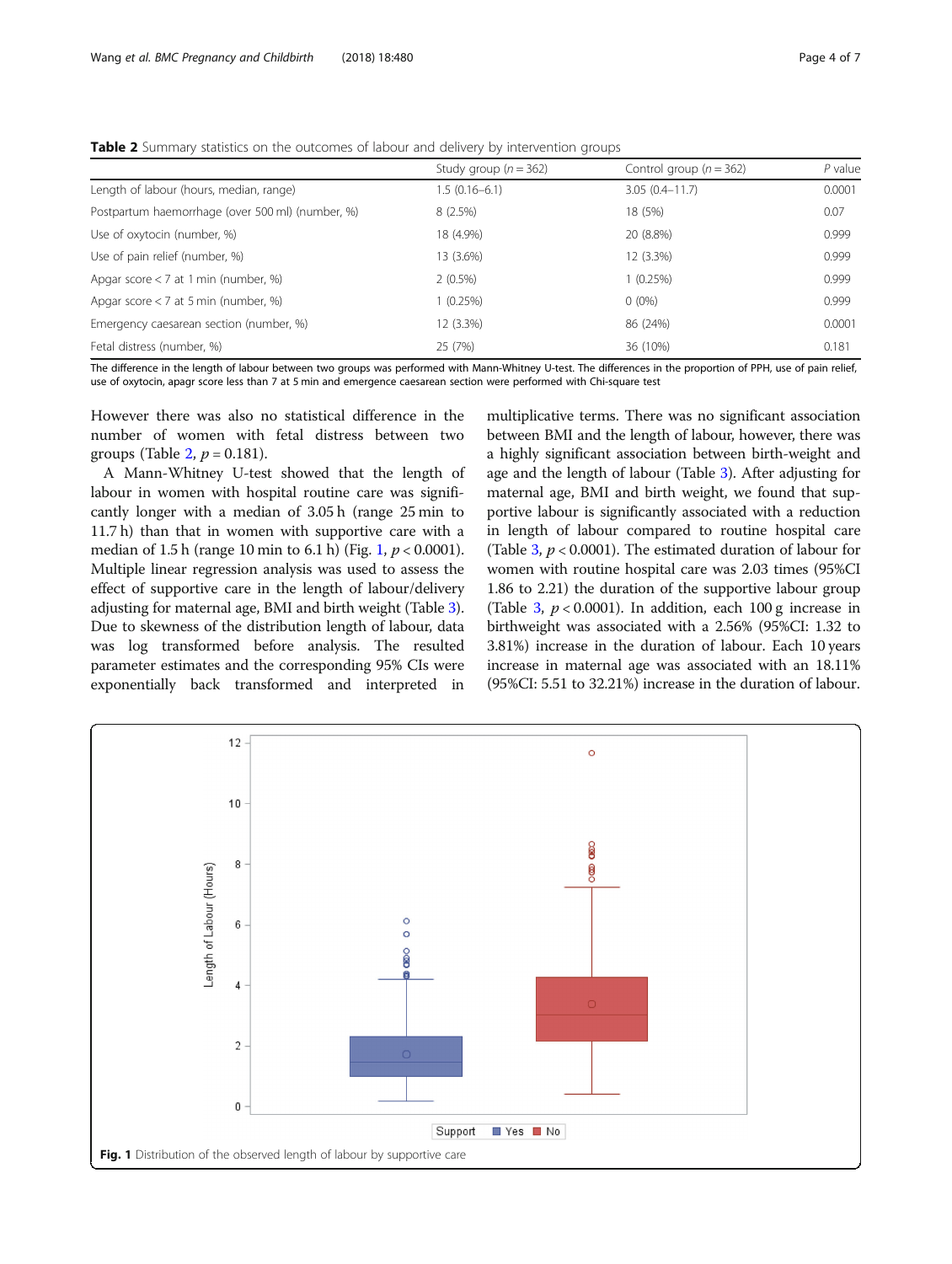| birth weight                   |                               |                 |        |         |          |  |  |  |
|--------------------------------|-------------------------------|-----------------|--------|---------|----------|--|--|--|
| Parameter                      | Exp (Parm. Est.) <sup>a</sup> | Exp $(95\%$ CI) |        | F Value | $Pr$ > F |  |  |  |
| Treatment No (ref $=$ Yes)     | 2.0285                        | .8628           | 2.2091 | 265.29  | < .0001  |  |  |  |
| BMI                            | 1.0125                        | 0.9968          | 1.0286 | 2.42    | 0.1199   |  |  |  |
| Birth weight each100g increase | .0256                         | .0132           | 1.0381 | 16.61   | < .0001  |  |  |  |

<span id="page-4-0"></span>Table 3 Multiple linear regression result on the effect of supportive labour on length of labour, adjusting for maternal age, BMI and birth weight

Maternal age each 10 years increase 1.1811 1.0551 1.3221 8.39 0.0039 a<br>Pue to skewness of the distribution length of labour was log transformed before analysed using multiple linear regressions. The resulted parameter estimates and 95% CI of the parameter estimates were back transformed using exponential function

#### **Discussion**

In our current study with large sample size  $(n = 724)$ after adjusting for maternal age, BMI and birth weight, our data shows that the length of labour/delivery (cervical dilation from 3 cm until birth) was significantly shorter in primiparous pregnant women with the support of both a family member and hospital professional staff support, compared to primiparous pregnant women with routine maternal care (1.5 h versus 3.05 h). A study with small sample size  $(n = 50)$  led by Kashanian showed that there was a shorter duration of first and second stage of labour, but not third stage of labour, in women with continuous or one to one support  $[12]$  $[12]$ . Another study led by Khresheh showed that there was a shorter duration in the whole labour period for women with continuous or one to one support but it did not reach statistical significance [\[11](#page-6-0)], potentially due to the smaller sample size  $(n = 107)$ . In addition, the variation in the different studies could be due to the definition of the supportive companion being a female relative without medical or nurse experience in Khresheh's study, while in Kashanian's study, the supportive companion was a professional midwife. In our current study with 362 participants, the supportive companions included both family member(s) and a professional midwife. There may be a difference between the support from a professional staff such as midwife and the support from a family member or a friend during labour [\[13](#page-6-0)]. Studies suggested that women with a partner present during labour were less likely to fear childbirth [[14](#page-6-0)] and women with a partner present during labour had increase their satisfaction with the experience [[8,](#page-5-0) [13\]](#page-6-0). In addition, a recent study also suggested that women preferred someone with whom they were familiar and comfortable [\[15](#page-6-0)]. However, our hospital guideline in continuous support during labour indicates that professional staff must be with pregnant women throughout labour and delivery. Therefore in our current study we were not able to analyse the difference in the outcomes of labour between women who received the support from professional staff and women who only received the support from a family member(s). However, whether there is a difference in the outcomes of labour made by the different supportive companions needs to be further investigated in future.

In our current study we monitored the length of birth from 3 cm of cervical dilation until birth, which suggests our study covered both the first and second stages of labour and our study supports Khresheh's study.

Although in our current study we found that there was a highly significant association between birth-weight and the length of labour, as well as the association between age and the length of labour, there was no difference in the birth-weight and age between two groups. Pregnant women with continuous or one to one support are likely to have less stress or fear or anxiety during labour, conse-quently these women are likely less to use oxytocin [[16](#page-6-0)]. In Kashanian's study, the proportion of women using oxytocin was higher in pregnant women without continuous or one to one support [\[12\]](#page-6-0). However, in our current study, our data showed that the number of pregnant women who used pain relief or use of oxytocin during labour and delivery was not different between women with continuous or one to one support and pregnant women with routine hospital care. This could be because there is currently an education program on the labour/delivery process in our hospital which could reduce the fear or anxiety of primiparous pregnant women. Taken together, our data further suggests that continuous or one to one support may be a main reason for reducing labour time.

Today women are more concerned about labour than ever before and this fear is related to several serious conditions such as prolonged labour, a greater need for pain relief during labour and an increased risk of an emergency caesarean section [\[17\]](#page-6-0). Studies found that women who suffer from fear of childbirth during pregnancy have an increased rate of emergency caesarean sections or more complicated vaginal deliveries involving vacuums or other instruments [\[18,](#page-6-0) [19](#page-6-0)]. It is well documented that longer labour/delivery may lead to an emergency caesarean section [\[19\]](#page-6-0) and that women with low fear of childbirth are likely to have vaginal delivery with the most positive birth experience [\[17](#page-6-0)]. In our current study, we also found that only 12 (3.3%) women with supportive care required an emergency caesarean section, while 86 (24%) women with routine hospital care required an emergency caesarean section which was significantly higher. In combination with other studies, our data suggests that supportive care during labour can empower women by reducing their fears.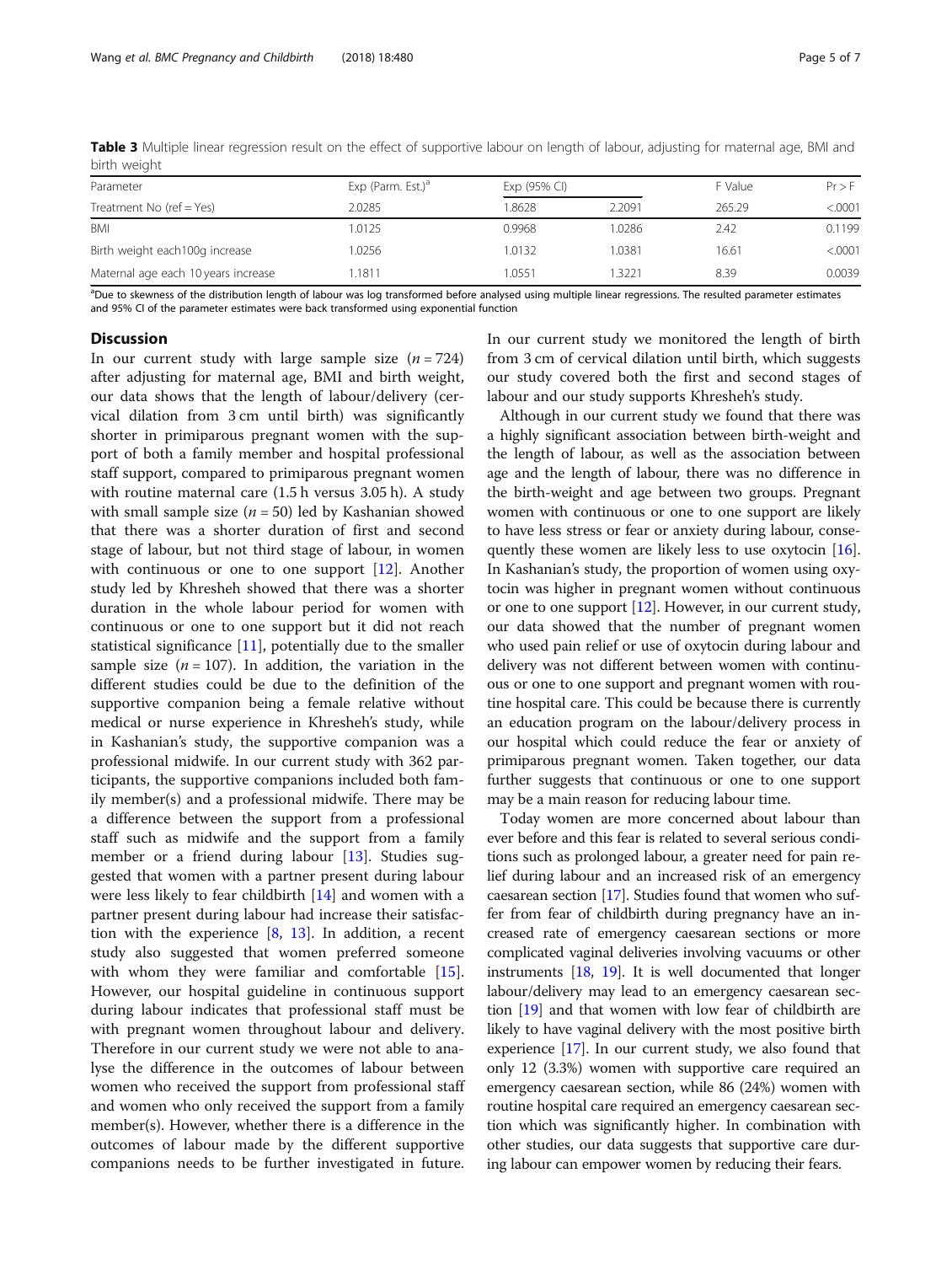<span id="page-5-0"></span>Due to the Chinese traditional culture, the pregnant woman's mother or sister is usually chosen as the companion in this study. This may result in the variations in the results when compared to other studies as it has previously been shown that support from the husband or male partner is positively associated with the labour/delivery process and significantly reduce the likelihood caesarean section [[20](#page-6-0)]. Further study is required in Chinese women.

Continuous or one to one support from family members and/or hospital professional staff can give a pregnant woman a continuous monitoring during labour. Fetal distress is estimated to occur in 1–4% of pregnant women during labour and a quick labour usually is the way to relieve fetal distress by putting excessive stress on the fetus  $[21-23]$  $[21-23]$  $[21-23]$  $[21-23]$  $[21-23]$ . In our current study, our data shows that there was a 7% fetal distress rate in women who received supportive care which was slightly lower, but not significantly than, women with routine hospital maternal care (10%). Using oxytocin can over-stimulate the uterus resulting in distress of the fetus [[24\]](#page-6-0), but there was no difference in using oxytocin during labour/delivery between two groups in our study suggesting quicker labour in women with supportive care could be one of the reasons for this slightly lower fetal distress.

We acknowledge that there are some limitations of the study. This is a Cross-Sectional study analysing retrospective data, not a randomised study, the control group (362 women with hospital routine care) was randomly selected from 1039 health primiparous pregnant women who had hospital routine care. In addition, 362 health primiparous pregnant women in study group self-requested to receive continuous supportive care. This may cause a selection bias.

#### Conclusion

Education on the labour/delivery process is starting to be routinely provided at admission in most hospitals in China, but does not occur in all regions. To date the family members are still not permitted in the delivery rooms in the majority of hospitals in China due to the limitation of maternal care facilities and Chinese culture. In conclusion, our results demonstrate that there is a significantly reduction in the length of labour and emergency caesarean section rate in women with continuous support from family member and professional staff. However, this clinical practice does not reduce other complications during the labour. Future prospective studies are required to confirm our findings. Our results suggest that this clinical practice should be considered as part of intrapartum care in hospitals in China and other developing countries where such services are currently not available.

#### Abbreviations PPH: Postpartum haemorrhage

#### Acknowledgements

N/A.

#### Funding

There is no any funding to support this study.

#### Availability of data and materials

The datasets used and/or analysed during the current study available from the corresponding author on reasonable request.

#### Authors' contributions

All authors were involved in the drafting, editing and approval of the manuscript for publication. In addition to this, each author contributed to follow work: MW, QS, YG: collected the data reported in this work. JX, ZH: contributed to conception and design of this study. YG, AL: performed data analysis. QC: designed study and wrote the manuscript draft. All authors read and approved the final manuscript.

#### Ethics approval and consent to participate

This Cross-Sectional study was approved by the ethic committee of Minhang District Hospital.

#### Consent for publication

N/A.

#### Competing interests

The authors declare that they have no competing interests.

#### Publisher's Note

Springer Nature remains neutral with regard to jurisdictional claims in published maps and institutional affiliations.

#### Author details

<sup>1</sup>Department of Obstetrics & Gynaecology, Minhang District Central Hospital Fudan University, 170 Xinsong Rd, XinZhuang, Shanghai, China. <sup>2</sup>Section of Epidemiology and Biostatistics, School of Population Health, The University of Auckland, 85 Park Road, Auckland, Grafton, New Zealand. <sup>3</sup>The Hospital of Obstetrics & Gynaecology, Fudan University, Shanghai, China. <sup>4</sup>Department of Obstetrics & Gynaecology, The University of Auckland, 85 Park Road, Auckland, New Zealand.

#### Received: 1 May 2018 Accepted: 23 November 2018 Published online: 06 December 2018

#### References

- 1. Nieminen K, Stephansson O, Ryding EL. Women's fear of childbirth and preference for cesarean section--a cross-sectional study at various stages of pregnancy in Sweden. Acta Obstet Gynecol Scand. 2009;88(7):807–13.
- 2. Kringeland T, Daltveit AK, Moller A. What characterizes women in Norway who wish to have a caesarean section? Scand J Public Health. 2009;37(4): 364–71.
- 3. Gao LL, Liu XJ, Fu BL, Xie W. Predictors of childbirth fear among pregnant Chinese women: a cross-sectional questionnaire survey. Midwifery. 2015; 31(9):865–70.
- 4. Hodnett ED, Gates S, Hofmeyr GJ, Sakala C. Continuous support for women during childbirth. Cochrane Database Syst Rev. 2013;7:CD003766.
- 5. Stark MA, Remynse M, Zwelling E. Importance of the birth environment to support physiologic birth. J Obstet Gynecol Neonatal Nurs : JOGNN / NAACOG. 2016;45(2):285–94.
- 6. Wang X, Hellerstein S, Hou L, Zou L, Ruan Y, Zhang W. Caesarean deliveries in China. BMC Pregnancy Childbirth. 2017;17(1):54.
- 7. Li H, Luo S, Trasande L, et al. Geographic variations and temporal trends in cesarean delivery rates in China, 2008-2014. JAMA. 2017;317(1):69–76.
- 8. Bohren MA, Hofmeyr GJ, Sakala C, Fukuzawa RK, Cuthbert A. Continuous support for women during childbirth. Cochrane Database Syst Rev. 2017;7: CD003766.
- 9. Zhang X, Lu H. Childbirth expectations and correlates at the final stage of pregnancy in Chinese expectant parents. Int J Nurs Sci. 2014;1(2):151–6.
- 10. Greenberg MB, Cheng YW, Hopkins LM, Stotland NE, Bryant AS, Caughey AB. Are there ethnic differences in the length of labor? Am J Obstet Gynecol. 2006;195(3):743–8.